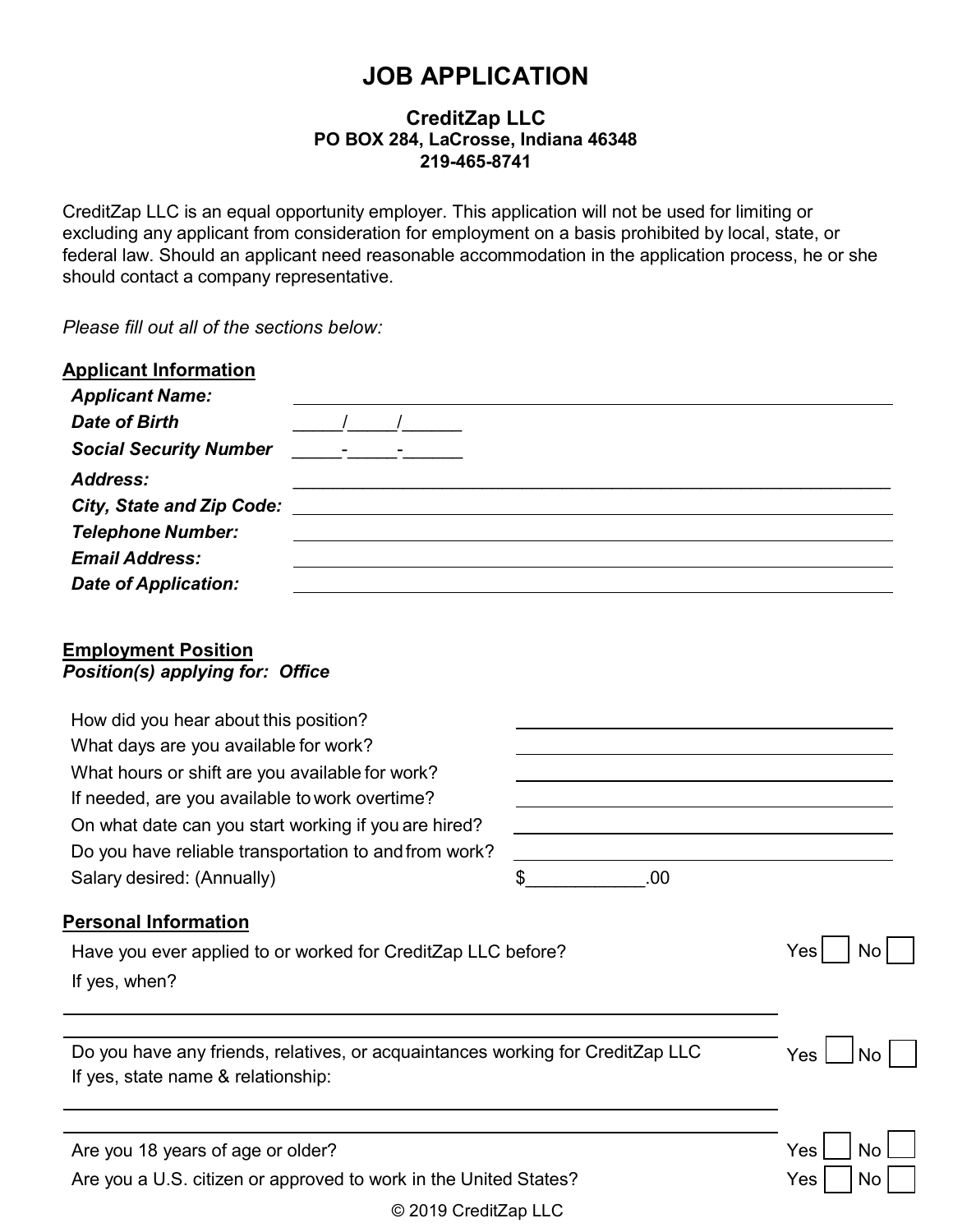What document can you provide as proof of citizenship or legal status?

| Will you consent to a mandatory controlled substance test?                                                                                                                                                                                                                                                                                                                        | Yes⊺<br>No. |
|-----------------------------------------------------------------------------------------------------------------------------------------------------------------------------------------------------------------------------------------------------------------------------------------------------------------------------------------------------------------------------------|-------------|
| Do you have any condition which would require job accommodations?                                                                                                                                                                                                                                                                                                                 | Yes         |
| If yes, please describe accommodations required below.                                                                                                                                                                                                                                                                                                                            |             |
|                                                                                                                                                                                                                                                                                                                                                                                   |             |
| Have you ever been convicted of a criminal offense (felony or misdemeanor)?                                                                                                                                                                                                                                                                                                       | Yes<br>Nol  |
| If yes, please state the nature of the crime(s), when and where convicted and disposition of the case:                                                                                                                                                                                                                                                                            |             |
|                                                                                                                                                                                                                                                                                                                                                                                   |             |
| Will you consent to a soft credit pull (Will not effect your score, this is not a hard inquiry)                                                                                                                                                                                                                                                                                   | Yes<br>No.  |
| (Note: No applicant will be denied employment solely on the grounds of conviction of a criminal offense.<br>The date of the offense, the nature of the offense, including any significant details that affect the<br>description of the event, and the surrounding circumstances and the relevance of the offense to the<br>position(s) applied for may, however, be considered.) |             |

### **Job Skills/Qualifications**

Please list below the skills and qualifications you possess for the position for which you are applying:

*(Note: CreditZap LLC complies with the ADA and considers reasonable accommodation measures that may be necessary for eligible applicants/employees to perform essential functions. It is possible that a hire may be tested on skill/agility and may be subject to a medical examination conducted by a medical professional. )*

# **Education and Training**

#### **High School**

| Name | `Citv∶<br>State,<br>_ocation | ∨aar<br>iraduated<br>еаг | arned<br>Jearee |
|------|------------------------------|--------------------------|-----------------|
|      |                              |                          |                 |

#### **College/University**

| Name | 'Citv.<br>State)<br>_ocation | Year<br>Graduated | Earned<br>⊃earee |
|------|------------------------------|-------------------|------------------|
|      |                              |                   |                  |

#### **Vocational School/Specialized Training**

| vame | $^{\circ}$ City<br>State <sub>1</sub><br>.ocation | rear<br>raduated<br>$\sim$ | Earned<br>Jearee |
|------|---------------------------------------------------|----------------------------|------------------|
|      |                                                   |                            |                  |

**Military:**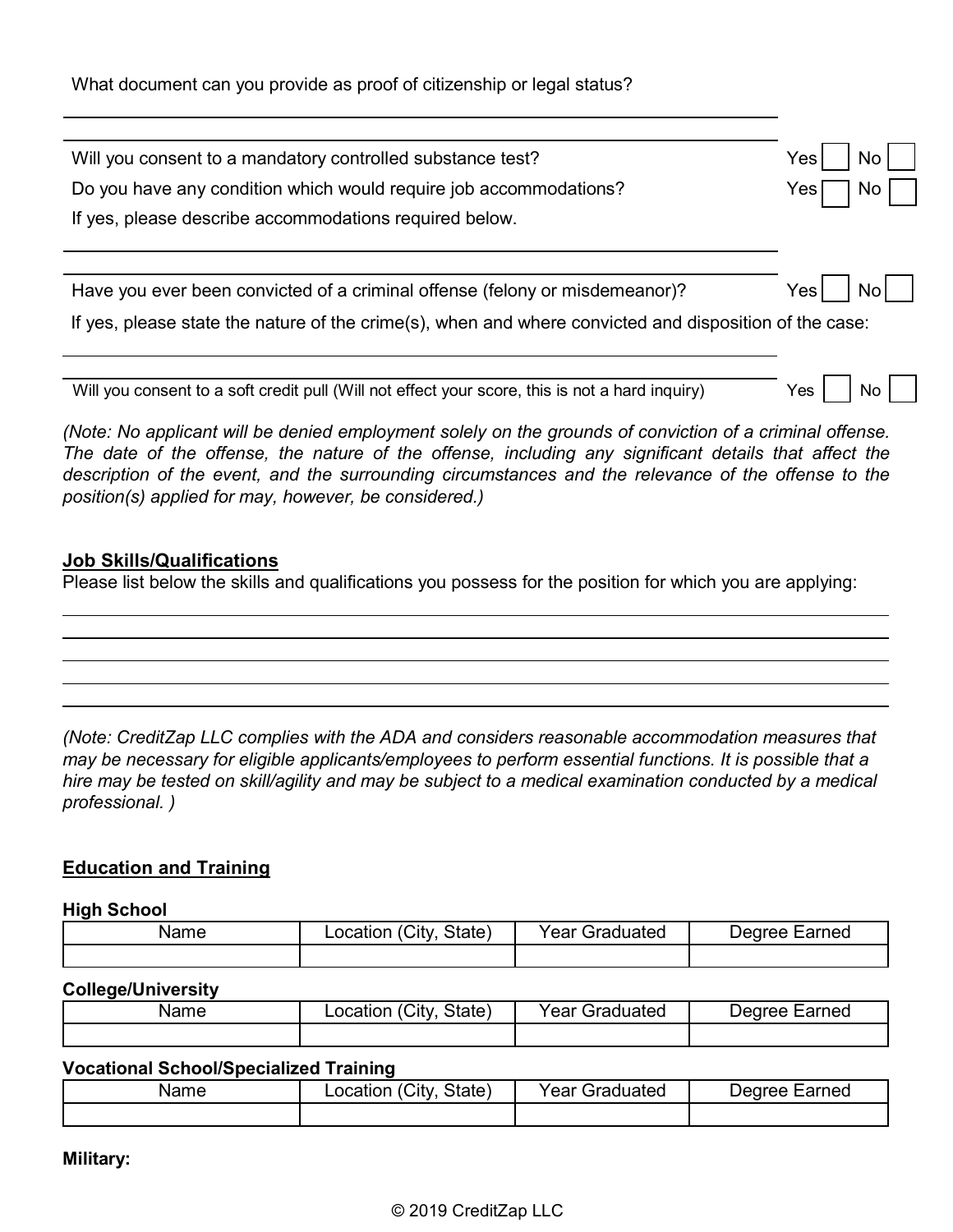|  | Are you a member of the Armed Services? |
|--|-----------------------------------------|
|--|-----------------------------------------|

What branch of the military did you enlist?

What was your military rank when discharged?

How many years did you serve in the military?

What military skills do you possess that would be an asset for this position?

| <b>Previous Employment</b> |  |
|----------------------------|--|
| <b>Employer Name:</b>      |  |
| Job Title:                 |  |
| <b>Supervisor Name:</b>    |  |
| <b>Employer Address:</b>   |  |
| City, State and Zip Code:  |  |
| <b>Employer Telephone:</b> |  |
| Dates Employed:            |  |
| Reason for leaving:        |  |
|                            |  |
| <b>Employer Name:</b>      |  |
| Job Title:                 |  |
| <b>Supervisor Name:</b>    |  |
| <b>Employer Address:</b>   |  |
| City, State and Zip Code:  |  |
| <b>Employer Telephone:</b> |  |
| Dates Employed:            |  |
| Reason for leaving:        |  |
|                            |  |
| <b>Employer Name:</b>      |  |
| Job Title:                 |  |
| <b>Supervisor Name:</b>    |  |
| <b>Employer Address:</b>   |  |
| City, State and Zip Code:  |  |
| <b>Employer Telephone:</b> |  |
| Dates Employed:            |  |
| Reason for leaving:        |  |

<u> 1989 - Johann Barbara, martin amerikan basal dan berasal dan berasal dalam basal dalam basal dalam basal dala</u>

## *References*

Please provide 2 personal and professional reference(s) below:

| <b>Reference</b> | <b>Contact Information</b> |
|------------------|----------------------------|
|                  |                            |
|                  |                            |

# *AT-WILL EMPLOYMENT*

The relationship between you and the CreditZap LLC is referred to as "employment at will." This means